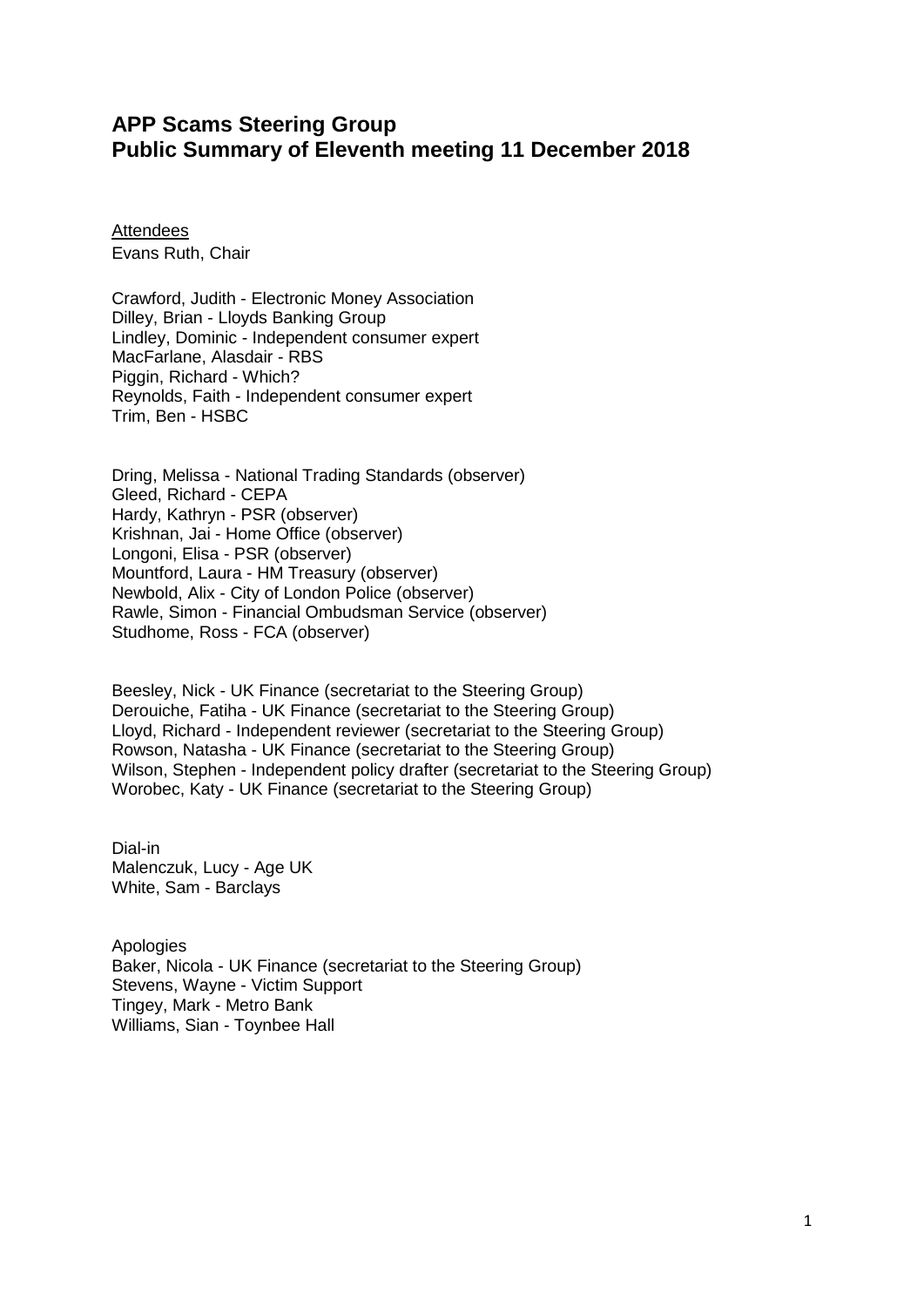The Chair opened the meeting by welcoming the attendees and listing those who had provided apologies. She stated that the minutes from the Steering Group meeting on the 3<sup>rd</sup> December will be approved at the next Steering Group due to the arrival of late comments which will need to be incorporated.

The Chair went on to request updates from the Working Groups.

### **No Blame Working Group Update**

The No Blame working group co-chair presented on the progress update papers which had been circulated prior to the Steering Group. These provided further thinking on the sources previously identified as possibilities for the scheme. The papers listed several criteria that were used to help determine whether a source of funds should be considered further in more detail. Whilst there was no clear solution yet, it was noted that one critical was whether it would create a disincentive for firms to sign up to the code.

The most likely funding sources were grouped into shorter, medium and longer term options which would all need further consideration. The working group will now consider further and determine the next steps for each of the remaining options.

## **The Evidential Approach Working Group Update**

The Evidential Approach working group co-chair stated that the last working group meeting focused on the issue of vulnerability and good progress was made. All the conclusions were documented and being turned into a user guide which will be made available for PSPs to use including publishing on their website for consumers.

It was also suggested that a practitioner guide was needed to explain the Code, and that the external governing body should oversee how PSPs will comply with the Code.

The next step for the group will be further discussion on possible amendments to the Code resulting from the consultation responses, and considering further the issues highlighted so far at the meetings.

#### **The Reimbursement Process Flow Working Group Update**

The Reimbursement Process Flow working group chair updated that there had been progress made on the process for claims and complaints, apportionment and dispute resolutions.

The update report displayed the process when the customer's journey starts with a claim, and when it starts with a complaint, noting that the complaints process brings in defined timescales. The intention is that when a claim is made the PSP will notify the customer that they are able to raise a complaint at any point during this journey. However, the details of this are still to be discussed and resolved within the working group.

The apportionment provisions to the code still has a number of outstanding issues. Of these, the most significant is around where one of the PSPs involved in the payment chain are not signed up to the Code. It was agreed that both the No Blame working group and Reimbursement Process Flow working group will be working jointly to resolve the matter.

There were still ongoing discussions around where both PSPs were at fault and the split of any apportionment between PSPs. These are still being considered.